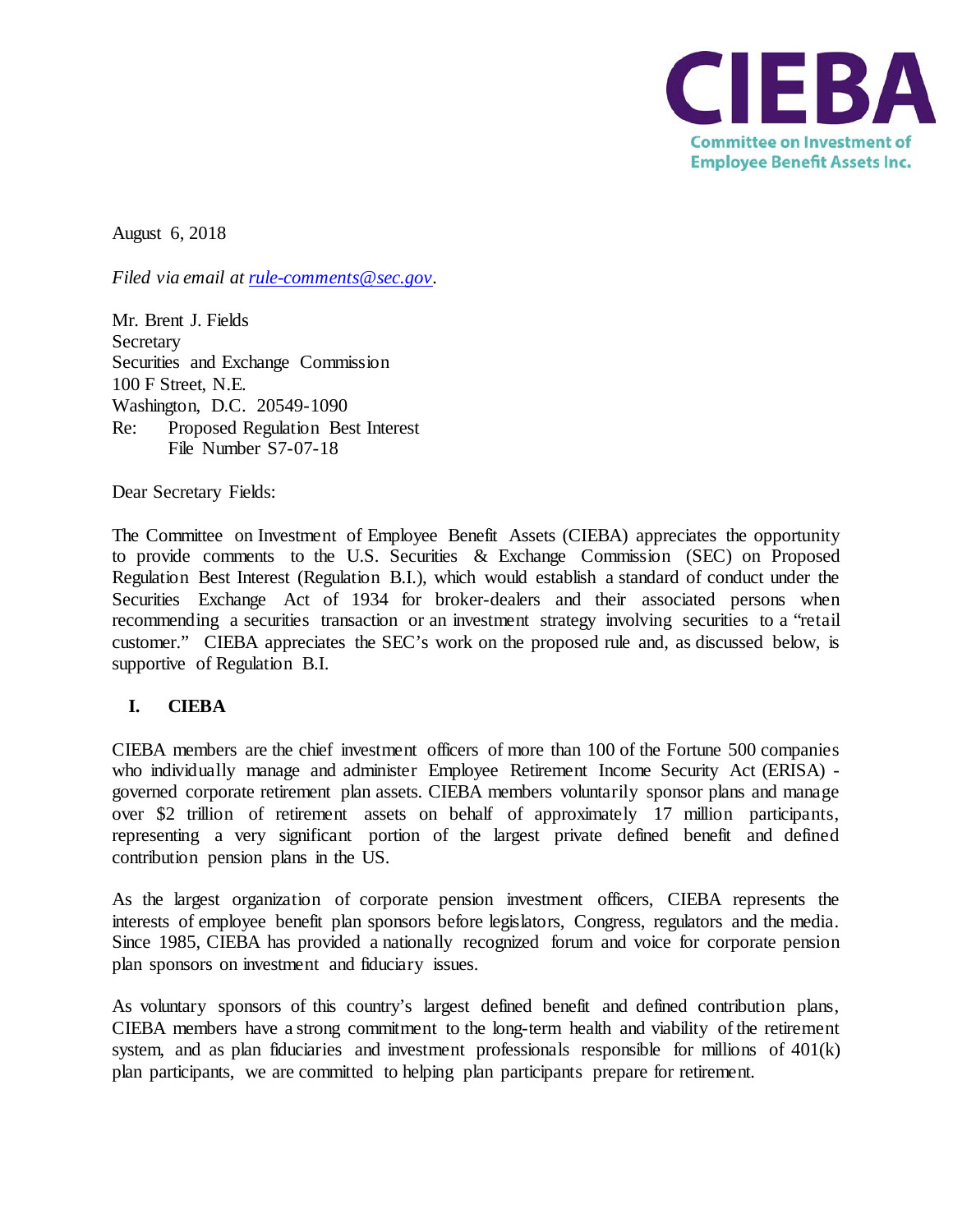## **II. CIEBA supports the best interest standard of care.**

The transition from a defined benefit plan system to a defined contribution plan system has shifted retirement planning responsibilities from plan sponsors to participants. Participants in most defined contribution plans today are generally responsible for deciding how much to contribute to their plans, how to invest those contributions, and what to do with their retirement assets when they retire or change jobs. Poor decisions can significantly reduce their retirement assets, while good decisions can significantly improve their retirement outcomes.

CIEBA believes that 401(k) plans are an increasingly important source of retirement income, but that investing is a highly complex subject, which may be beyond the scope of the average  $401(k)$ participant. As a result, the average 401(k) participant needs safeguards from conflicted advice. Anyone advising participants about their 401(k) assets should be held to a best interest standard of care.

That is particularly true in the marketing of IRAs to  $401(k)$  plan participants when they leave employment or, as is more frequently the case, change jobs. When 401(k) participants leave employment or change jobs and seek assistance in deciding what to do with their account balances, they may not fully understand the potential impact of conflicted advice on their investment alternatives. CIEBA believes that participants deserve thorough, prudent, and unbiased advice from all providers involved in the management of those assets, throughout the accumulatio n, rollover and distribution phases of retirement savings.

Given the foregoing, CIEBA strongly supports the "best interest" standard of conduct for brokerdealers as proposed by the SEC in Regulation B.I. The proposed standard will ensure that brokerdealers prioritize the interests of clients ahead of the broker-dealer's. This concept is consistent with the longstanding principles of fair dealing governing the conduct of a broker-dealer's client relationships.

## **III. CIEBA supports defining "retail customers" to include retirement plan participants.**

Proposed Regulation B.I. would apply in circumstances where a broker-dealer makes a recommendation to a "retail customer." That term is defined as a person who receives a securities or investment strategy transaction recommendation from a broker-dealer and who "uses the recommendation primarily for personal, family or household purposes." SEC expressed the view that recommendations to retail customers should include recommendations that relate to retirement, education and other savings.

As we interpret the proposed Regulation B.I., the definition of retail customer would apply to recommendations made directly to participants in employer-sponsored retirement plans. However, for the avoidance of doubt, we urge the SEC to clarify the definition. As discussed above, retirement plan participants in plans deserve the protections afforded by Regulation B.I. and the best interest standard. That is particularly true for participants in defined contribution plans, who are typically responsible for selecting from the multitude of investments available in their plans.

 $*$  \*  $*$  \*